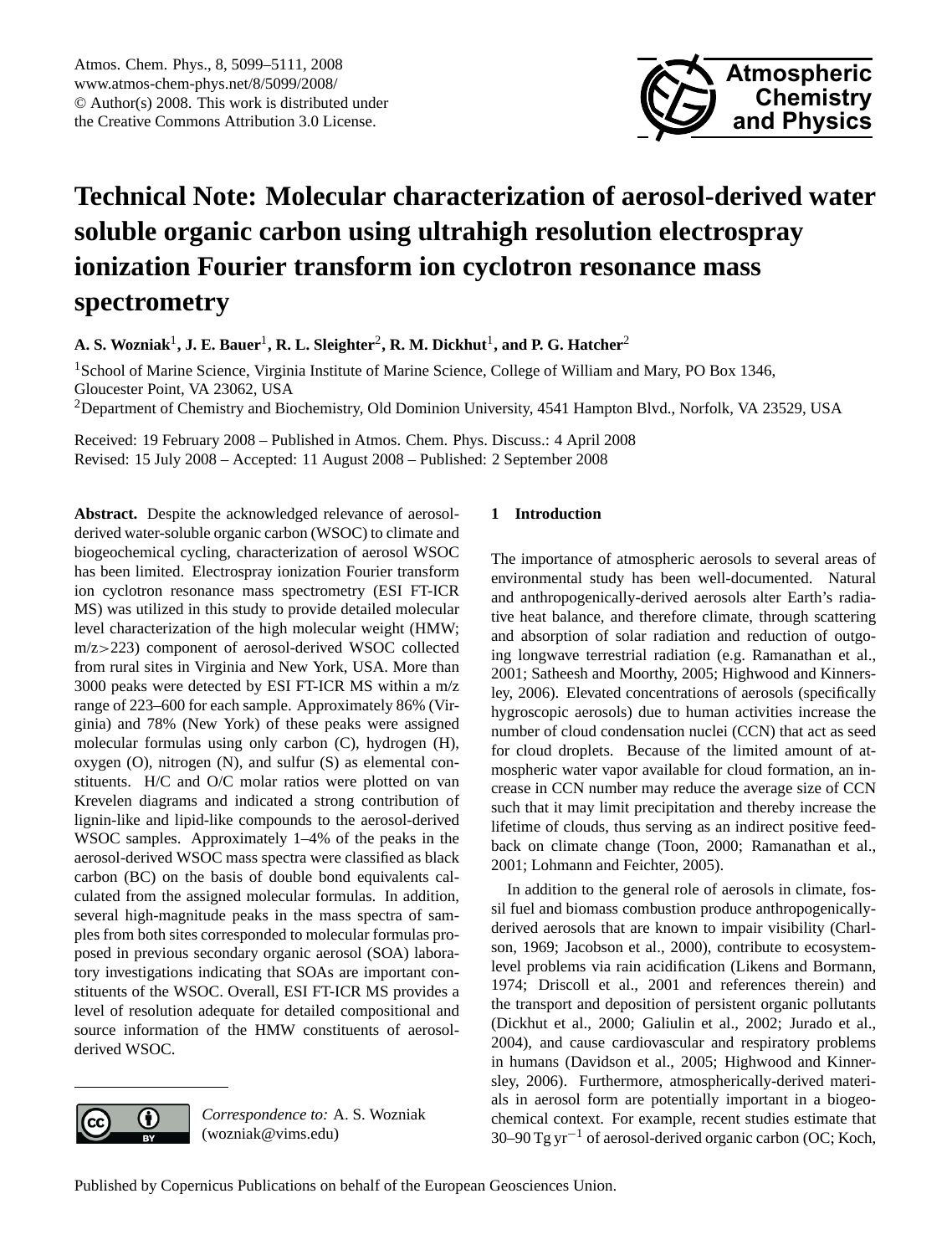2001; Bond et al., 2004) and 8–24 Tg yr<sup>-1</sup> black carbon (BC; Penner et al., 1993; Bond et al., 2004) are deposited globally. These fluxes are potentially significant in the context of carbon cycling and elemental budgets at the atmosphere-landwater interfaces, especially in areas where industrial sources are significant. Given the potential quantitative importance of aerosol OC to different terrestrial and aquatic systems, molecular level characterization of aerosols is critical for both tracing the sources of aerosol OC and assessing its transformations before and after deposition.

Aerosols tend to be highly carbonaceous in nature with OC often comprising 10–30% of total aerosol mass (e.g. Wolff et al., 1986; Jacobson et al., 2000; Tanner et al., 2004; Liu et al., 2005). In addition, as much as 20–70% of aerosol OC has been found to be water-soluble (WSOC; Krivacsy et al., 2001; Kleefeld et al., 2002; Yang et al., 2004; Decesari et al., 2007). As noted above, only hygroscopic aerosols can act as CCN, making WSOC an important indirect climate agent (Saxena and Hildemann 1996; Fuzzi et al., 2001; Satheesh and Moorthy, 2005). Aerosol WSOC is also likely to be the fraction of aerosol OC that is most rapidly transported along with surface and ground waters through watersheds to lakes, rivers, and estuaries on timescales relevant to carbon biogeochemical cycling.

Despite the potential importance of aerosol WSOC, detailed molecular characterization of this component of aerosols has thus far been limited. Attempts to characterize WSOC at the molecular level using gas chromatographymass spectrometry (GC-MS; Mayol-Bracero et al., 2002; Wang et al., 2006) and a combination of ion chromatography and high performance liquid chromatography (HPLC; Yang et al., 2004) characterized less than 10% and 20% of WSOC, respectively. Aerosol WSOC has been characterized at the functional group level using HPLC (Mayol-Bracero et al., 2002),  ${}^{1}H$  (Decesari et al., 2000) and cross-polarizationmagic angle spinning <sup>13</sup>C (Duarte et al., 2005; Sannigrahi et al., 2006) nuclear magnetic resonance (NMR) spectroscopy, Fourier transform infrared spectroscopy (Duarte et al., 2005), and size exclusion chromatography (Sullivan and Weber, 2006). Both the molecular (Mayol-Bracero et al., 2002; Yang et al., 2004; Yu et al., 2005; Wang et al., 2006) and the functional group level characterization efforts (Decesari et al., 2000; Mayol-Bracero et al., 2002; Duarte et al., 2005; Sannigrahi et al., 2006; Sullivan and Weber, 2006) have found mono- and di-carboxylic acids as well as polyconjugated acids (sometimes described as humic-like substances, HULIS) to be the most prevalent compounds in WSOC, followed by neutral compounds such as sugars.

The high concentrations of acidic species in aerosolderived WSOC is likely indicative of the presence of secondary organic aerosols (SOA) formed from the oxidation of naturally and anthropogenically emitted volatile organic carbon (VOC) precursors (Jaoui et al., 2005; Kanakidou et al., 2005; Sullivan and Weber, 2006). To date, however, much of the work identifying SOA compounds has relied on experimental laboratory investigations (e.g. Forstner et al., 1997; Jang and Kamens, 2001; Kanakidou et al., 2005; Heaton et al., 2007), and very few SOA compounds have been identified in ambient aerosol samples (Edney et al., 2003; Tolocka et al., 2004; Jaoui et al., 2005). Comprehensive molecular characterization of WSOC derived from ambient aerosol material will therefore complement studies of SOA formation processes, atmosphere-land-water biogeochemical fluxes, and climate-related effects of WSOC.

Electrospray ionization coupled to Fourier transform ion cyclotron resonance mass spectrometry (ESI FT-ICR MS) provides detailed molecular characterization of organic matter due to its extremely high resolution and mass accuracy (Marshall et al., 1998; Kujawinski et al., 2002a; Sleighter and Hatcher, 2007). ESI is a "soft" ionization technique that produces minimal fragmentation of the analytes, thus allowing for detection of intact molecules (Stenson et al., 2002) and is a particularly effective technique for ionizing polar, hydrophilic molecules (Gaskell, 1997; Kujawinski, 2002; Sleighter and Hatcher, 2007) similar to those found in aerosol WSOC. FT-ICR MS provides ultrahigh mass resolving powers ( $>$ 300 000) and mass accuracy ( $<$ 1 ppm), enabling the identification of many distinct peaks at a given nominal mass (Marshall et al., 1998; Kujawinski et al., 2002a; Sleighter and Hatcher, 2007). These features of FT-ICR MS allow for molecular formulas to be assigned to the peaks thereby providing valuable molecular level information. However, it must also be noted that because FT-ICR MS does not provide structural information, these molecular formulas may represent any of several structural isomers.

Recently, ESI FT-ICR MS has been used to successfully characterize complex mixtures of natural organic matter including fulvic and humic acids extracted from rivers (Kujawinski et al., 2002a; Stenson et al., 2003; Kujawinski et al., 2004), soils (Kujawinski et al., 2002a; Kramer et al., 2004; Hockaday et al., 2006), peat (Kramer et al., 2004), and degraded wood (Kujawinski et al., 2002a; Kim et al., 2003a; Kramer et al., 2004). In addition to these organic matter extracts, the technique has also been used successfully for characterizing bulk dissolved organic matter (DOM) from riverine (Kim et al., 2003a, b; Stenson et al., 2003; Kim et al., 2004; Sleighter and Hatcher 2008) and marine waters (Koch et al., 2005; Tremblay et al., 2007), ice cores (Grannas et al., 2006), mangrove sediment porewaters (Koch et al., 2005; Tremblay et al., 2007; Sleighter and Hatcher 2008), and soils (Hockaday et al., 2006). Amongst the key findings in recent ESI FT-ICR MS studies has been the detection of potential BC compounds in soil humic acids (Kramer et al., 2004) and riverine (Kim et al., 2003b; Kim et al., 2004), ice core (Grannas et al., 2006), and soil DOM (Hockaday et al., 2006). Grannas et al. (2006) showed that BC can be identified in melt water from ice cores, possibly reflecting historically-deposited atmospheric precipitation in snowaccumulating regions of the world. With biomass and fossil fuel combustion thought to be the dominant sources of BC,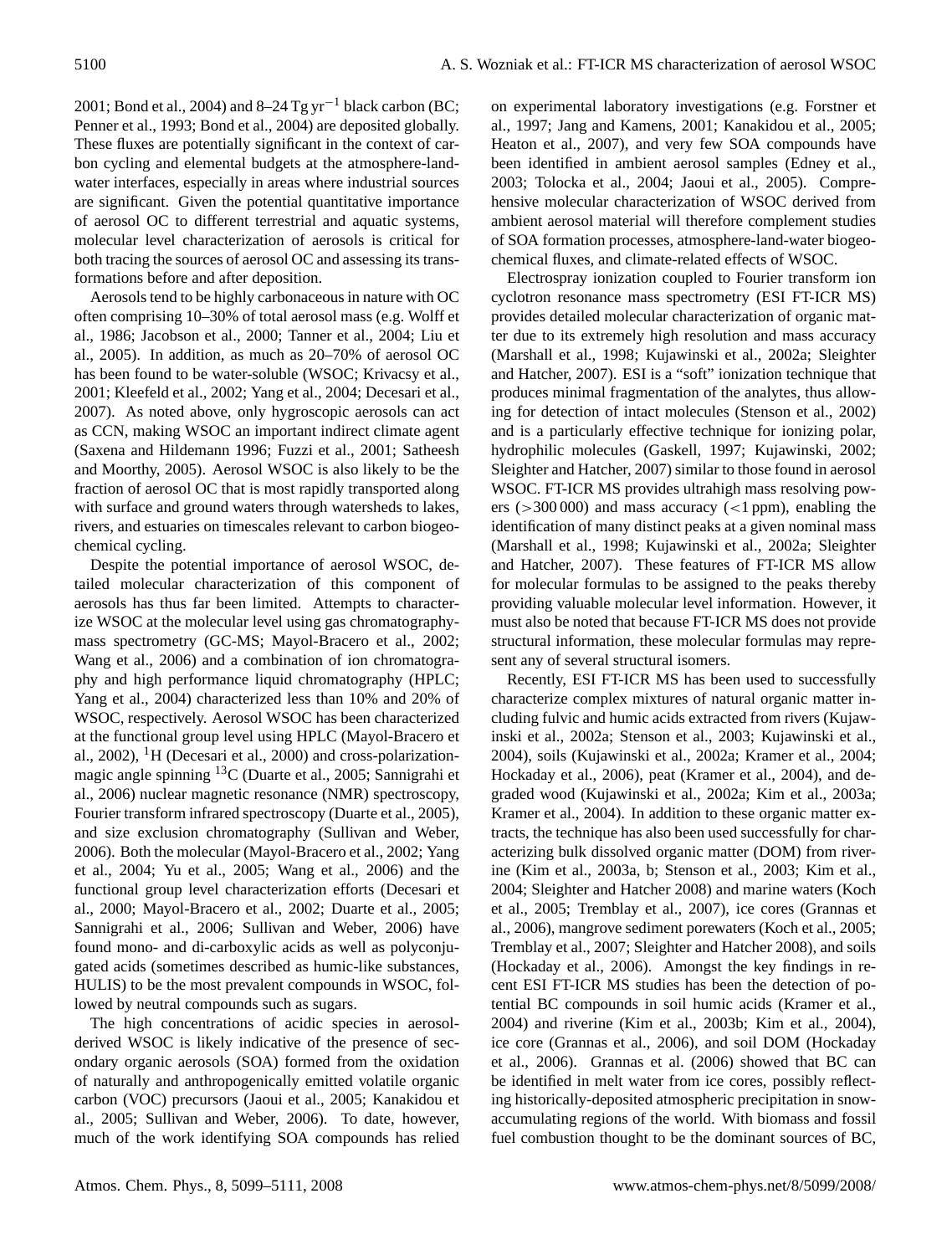ESI FT-ICR MS analysis of aerosol WSOC may be useful for detecting the mobile, water-soluble component of BC present in aerosols.

In the present study, we demonstrate the utility of ESI FT-ICR MS for qualitative characterization of aerosol-derived WSOC. The mass spectral data is used to derive novel information on the general molecular composition of aerosolderived material collected in two different watersheds of the northeastern United States. Although ESI FT-ICR MS is not a quantitative technique, the detailed molecular information that it provides allows for novel insights on the character and potential sources of aerosol WSOC.

#### **2 Experimental section**

## 2.1 Sample collection and field methods

For the ESI FT-ICR MS analyses, two-day integrated high-volume aerosol samples  $(>4000 \,\mathrm{m}^3)$  were collected during 16–18 August 2006 at the Institute of Ecosystem Studies Environmental Monitoring Station in Millbrook, NY [\(http://www.ecostudies.org/emp](http://www.ecostudies.org/emp_purp.html) purp.html) and 7–9 November 2006 at the National Atmospheric Deposition Program (NADP) site (VA98) located in Gloucester County, VA [\(http://nadp.sws.uiuc.edu/sites/siteinfo.asp?net=](http://nadp.sws.uiuc.edu/sites/siteinfo.asp?net=NTN&id=VA98) [NTN&id=VA98\)](http://nadp.sws.uiuc.edu/sites/siteinfo.asp?net=NTN&id=VA98) using total suspended particulate (TSP) air samplers (Model GS2310, ThermoAndersen, Smyrna, GA). Both sites are located in rural environments and are more than 30 km from major industrial emissions. Air was drawn through pre-ashed (3 h, 525◦C) and pre-weighed highpurity quartz microfibre filters  $(20.3 \text{ cm} \times 25.4 \text{ cm}, \text{nominal})$ pore size  $0.6 \mu m$ ; Whatman QM-A grade) for collection of aerosol particles. Following collection, aerosol filter samples were transferred to pre-ashed (3 h, 525◦C) aluminum foil pouches and stored in the dark in a carefully cleaned air-tight polycarbonate desiccator until analysis. Samples for radiocarbon analyses of the aerosol WSOC were collected from the NY sampling station on three occasions in August of 2006 (8/16–17, 8/18–20, 8/20–21) following the same procedures.

2.2 Aerosol mass, OC, BC, WSOC, and WSO $^{14}$  C measurements

Filters were weighed pre- and post-sampling to obtain a measure of the total aerosol mass. Replicate core plug subsamples were taken from the 24-h air filters (using  $2.85 \text{ cm}^2$  diameter stainless steel cork borers) for OC, BC, and WSOC determination. For OC determination, samples were dried overnight at 60◦C, acidified with 1M HCl to remove inorganic carbon species and again dried overnight at 60◦C. Triplicate acidified and non-acidified samples were placed in 5<sup>×9</sup> mm tin cups and combusted at 850°C in the presence of O2. Concentrations of OC were determined using a CE Elantech Flash EA 1112 NC Soil analyzer. Sample response

BC was quantified by combusting pre-acidified (1 M HCl) triplicate core plug subsamples in a muffle furnace at 375 ◦C in the presence of high purity air for 24 h (CTO-375; Gustafsson et al. 1997). The carbon remaining on the filters after combustion was assumed to be BC and was measured using a CE Elantech Flash EA 1112 NC Soil Analyzer as for bulk aerosol OC above. Diesel particulate matter from the exhaust of an industrial forklift (National Institute of Standards and Technology standard reference material 2975; SRM-2975) was used as a positive BC standard, and SRM-2975 BC measurements agreed with published values (Elmquist et al., 2006).

For aerosol WSOC concentration measurements, individual cork borer plugs were taken from the filters and placed in pre-baked scintillation vials. High-purity water was added to the plugs, and the samples were sonicated for 30 min to allow for WSOC desorption. The extract was then filtered through pre-combusted 25-mm GF/F  $(0.7 \mu m)$  nominal pore size), and the filtrate was collected and measured for DOC on a Shimadzu model TOC-5000A analyzer.

WSOC was also isolated for isotopic  $(\Delta^{14}C)$  characterization. Aerosol material was placed in 150 ml of high purity Nanopure water and soaked to allow for WSOC desorption then filtered through pre-baked 0.7  $\mu$ m GF/F filters. The WSOC samples (∼125 ml) were acidified to pH 2.5 with phosphoric acid and sparged with pure helium gas for 10 min to remove inorganic carbon. Samples were then saturated with pure oxygen gas and irradiated for 3 h with a mediumpressure, high-energy (2400 W) UV lamp (Raymond and Bauer, 2001). The carbon dioxide generated from the WSOC oxidation was purified and collected on a vacuum extraction line for subsequent determination of  $\Delta^{14}$ C. The samples were then submitted to the University of Arizona NSF Accelerator Mass Spectrometry laboratory where the carbon dioxide was converted to graphite and processed for isotopic analysis.

## 2.3 Aerosol-derived WSOC  $C_{18}$  extraction procedure

Approximately half of each aerosol filter was cut into strips using solvent-cleaned (hexane, acetone, and methanol) razor blades and placed in pre-combusted (500◦C) and solventcleaned 1-L glass beakers. Approximately 200 mL of LC-MS grade water (Fisher Scientific) was added to the filter strips, and samples were sonicated for 30 min to extract the WSOC from the filters. The extracted organic matter was then isolated and concentrated from the WSOC filtrates using  $C_{18}$  solid phase extraction disks (3M, Empore) following previously established protocols (Kim et al., 2003a). The  $C_{18}$ disks were activated using LC-MS grade water and methanol (Fisher Scientific), and each WSOC sample was acidified to a pH of 2 with 10 M HCl before passing through the disk. The sorbed material was rinsed with LC-MS grade water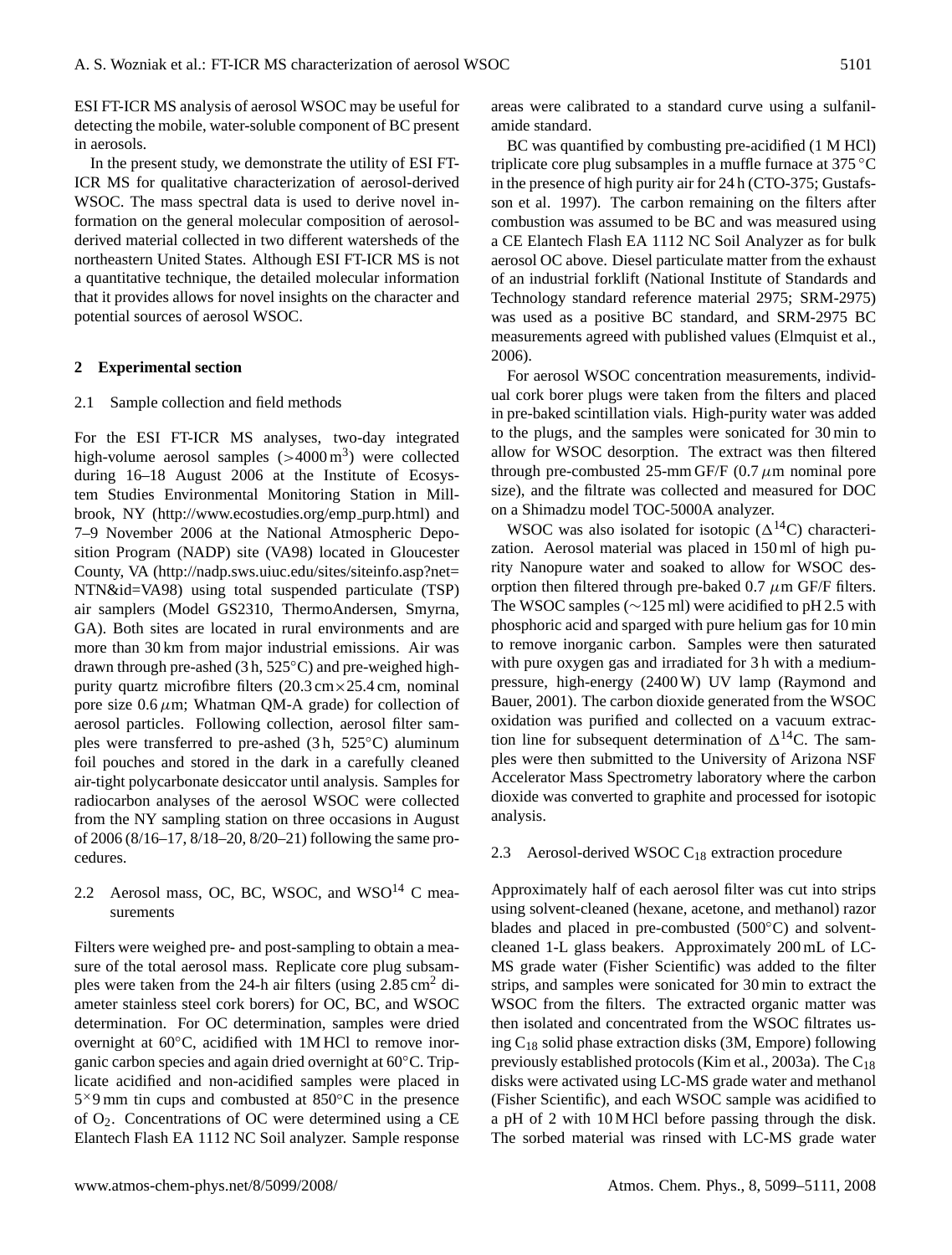before eluting it off the disk with 4–6 mL of LC-MS grade methanol. Due to the qualitative nature of these studies, the recovery from the  $C_{18}$  disk was not measured for these specific samples, however, previous studies have shown that approximately 42–60% of freshwater dissolved organic matter is recovered by this technique (Louchouarn et al., 2000; Kim et al., 2003a). Methanol has been found to induce self-esterification in humic and fulvic acids (McIntyre and McRae, 2005). However, the self-esterification phenomenon is more pronounced in positive ion mode than in negative ion mode and increases with the amount of time the sample remains in methanol (McIntyre and McRae, 2005). Because our samples were run in negative ion mode within 2 h of elution with methanol, self-esterification in our samples is likely to be minimal.

# **3 Analytical methods**

Previous studies have determined that water/methanol mixtures yield higher quality mass spectra (Kujawinski et al., 2002b; Rostad and Leenheer, 2004), therefore, the C18 extracts of aerosol WSOC were diluted by 25% with LC-MS grade water. In order to increase the ionization efficiency, a small amount of ammonium hydroxide  $(<0.1\%$ total volume) was added immediately prior to ESI, raising the pH of the sample to approximately 8. Within two hours of WSOC  $C_{18}$ -extraction and elution, samples were continuously infused into the Apollo II ESI ion source of a Bruker Daltonics 12 Tesla Apex Qe FT-ICR MS, housed at the College of Sciences Major Instrumentation Cluster (COSMIC) at Old Dominion University [\(http://www.sci.odu.](http://www.sci.odu.edu/sci/cosmic/index.shtml) [edu/sci/cosmic/index.shtml\)](http://www.sci.odu.edu/sci/cosmic/index.shtml). Samples were introduced by a syringe pump providing an infusion rate of  $120 \mu L$  hr<sup>-1</sup>. All samples were analyzed in negative ion mode, and electrospray voltages were optimized for each sample. Previous studies have shown that the negative ion mode avoids the complications associated with the positive ion mode in which alkali metal adducts, mainly  $Na<sup>+</sup>$ , are observed along with protonated ions (Brown and Rice, 2000; Rostad and Leenheer, 2004). Ions were accumulated in a hexapole for  $1.0 s$ before being transferred to the ICR cell. Exactly 300 transients, collected with a 4 MWord time domain, were added, giving about a 30 min total run time for each sample. The summed free induction decay (FID) signal was zero-filled once and Sine-Bell apodized prior to fast Fourier transformation and magnitude calculation using the Bruker Daltonics Data Analysis software.

# 3.1 Mass calibration and molecular formula assignments of aerosol WSOC

Prior to data analysis, all samples were externally calibrated with an arginine cluster standard and internally calibrated with fatty acids naturally present within the sample (Sleighter et al., 2008). The ultrahigh resolving power of 12 T FT-ICR MS is capable of separating m/z values to a mass accuracy of less than 1 ppm. Isotopic peaks are observed in the mass spectra at 1.00335 m/z units (the mass of a neutron) higher than the parent peak indicating that the peaks are singly charged. This is the case for the entire mass range, indicating that all peaks are singly charged  $(z=1)$ , which is similar to previous findings for DOM (Kujawinski et al., 2002; Stenson et al., 2002; Kim et al., 2003b). Since all the peaks are singly charged, m/z is assumed to be equivalent to molecular weight, and molecular formula information can be obtained. A molecular formula calculator developed at the National High Magnetic Field Laboratory in Tallahassee, FL (Molecular Formula Calc v.1.0 ©NHMFL, 1998; [http://www.magnet.fsu.edu/\)](http://www.magnet.fsu.edu/) generated empirical formula matches using carbon (C), hydrogen (H), oxygen (O), nitrogen (N), sulfur (S), and phosphorus (P). Only m/z values with a signal-to-noise above 4 were inserted into the molecular formula calculator. In the vast majority of cases, the exact mass of each assigned formula agreed with the m/z value to within less than 0.5 ppm.

# 3.1.1 Data processing

Molecular formulas generated by the molecular formula calculator were pre-processed using a MatLab file (The Math-Works Inc., Natick, MA) developed by our group that employed several conservative rules similar to those used in previous studies (Koch et al., 2005; Kujawinski and Behn 2006) in order to eliminate compounds not likely to be observed in nature. The pre-processing file eliminated all molecular formulas in which:  $O/C \ge 1.2$ ,  $H/C \ge 2.25$ ,  $H/C \le 0.3$ ,  $N/C \ge 0.5$ ,  $S/C \geq 0.2$ ,  $P/C \geq 0.1$ ,  $(S+P)/C \geq 0.2$ , and DBE (double bond equivalents)  $< 0$ , where DBE is calculated as follows:

$$
DBE = (2c + 2 - h + n + p)/2
$$
 (1)

for any formula  $C_cH_hN_nO_oS_sP_p$ . DBE indicates the number of rings and double bonds in a molecule and is a measure of the degree of unsaturation in a given compound (Hockaday et al., 2006).

In addition to these rules, the MatLab file searched for and eliminated peaks detected by the FT-ICR MS that were 1.003 mass units greater than another detected peak, under the assumption that the two peaks represent the same compound, with the peak at the higher m/z having a <sup>13</sup>C in place of a <sup>12</sup>C. Following pre-processing, molecular formulas were assigned following the "formula extension" approach described by Kujawinski and Behn (2006). Phosphorous is typically not a quantitatively significant component of atmospheric materials (Chen et al., 2002; Grimshaw and Dolske, 2002; Baker et al., 2006); therefore all molecular formulas containing phosphorous were eliminated for ease of processing. Additionally, by analyzing solvent blanks, peaks below m/z 223 were determined to be high frequency noise and were not assigned molecular formulas. Compounds at m/z below 223 are likely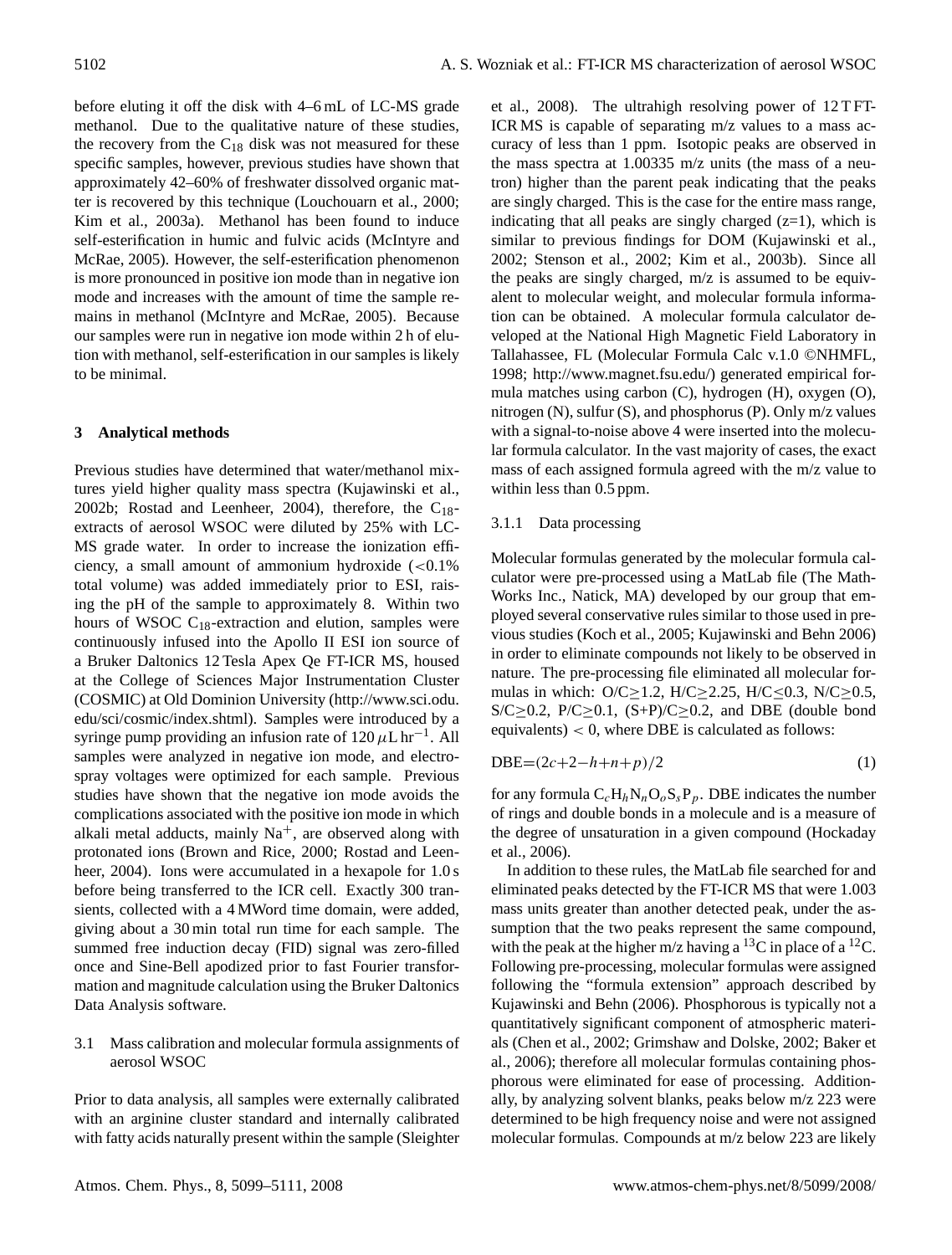|                                | NY                | VA                |
|--------------------------------|-------------------|-------------------|
| TP ( $\mu$ g m <sup>-3</sup> ) | 14.3              | 6.30              |
| OC $(\mu \text{g m}^{-3})^a$   | $3.33 \pm 0.128$  | $1.25 \pm 0.084$  |
| BC $(\mu \text{g m}^{-3})^a$   | $0.168 \pm 0.021$ | $0.022 \pm 0.002$ |
| WSOC $(\mu \text{g m}^{-3})^a$ | $1.07 \pm 0.017$  | $0.373 \pm 0.010$ |
| $(OC/TP)^a$                    | $0.232 \pm 0.009$ | $0.199 \pm 0.013$ |
| $(BC/OC)^b$                    | $0.050 \pm 0.007$ | $0.018 \pm 0.002$ |
| $(WSOC/OC)^b$                  | $0.320 \pm 0.013$ | $0.298 \pm 0.021$ |
|                                |                   |                   |

**Table 1.** Aerosol TP, OC, BC and WSOC concentrations and OC/TP, BC/OC, and WSOC/OC fractions for VA and NY samples.

<sup>a</sup> Errors are reported as standard deviations of analytical errors from triplicate analyses.

 $<sup>b</sup>$  Errors are reported as standard deviations of propagated analytical</sup> errors from triplicate analyses.

present in these samples but are not detected by FT-ICR MS. Quadrupole efficiency is lower for  $m/z < 223$ , and therefore, the magnitude and presence of these components are discriminated against in the quadrupole. Furthermore, ions with high ion cyclotron frequencies (the low mass molecules) are more difficult to detect because their orbit within the ICR cell must be increased to an amplitude that is sufficient to generate a strong enough image current on the detector plates.

#### **4 Results and discussion**

#### 4.1 Aerosol OC, BC, and WSOC

The total particulate (TP) concentrations in the New York aerosol (14.3  $\mu$ g m<sup>-3</sup>; Table 1) were more than twice that of the Virginia aerosol (6.30  $\mu$ g m<sup>-3</sup>; Table 1). OC accounted for nearly 20% and 23% of the TP mass in the Virginia and New York aerosol samples, respectively (Table 1). Concentrations of TP and OC for these samples were within the range of values reported for other rural and background sites (Table 1; Krivacsy et al., 2001 and references therein; Tanner et al., 2004; Liu et al., 2005). WSOC accounted for approximately 30% of the OC at both sites, a value near the low end of published WSOC/OC values (Table 1; 20–70%; Krivacsy et al., 2001; Kleefeld et al., 2002; Yang et al., 2004; Decesari et al., 2007). BC was a minor component of the bulk aerosol carbonaceous material, accounting for only ∼2% of the OC in the Virginia sample and ∼5% of the OC in the New York sample (Table 1). Zencak et al. (2007) measured similar low BC concentrations in aerosols at two sites in Sweden using the same method employed here (CTO-375; Gustafsson et al., 1997). The CTO-375 method measures only highly condensed soot-BC, and a recent interlaboratory BC methods comparison of several reference materials consistently showed lower levels of BC measured by this method compared to chemical and thermal-optical methods (Hammes et



**Fig. 1.** ESI FT-ICR mass spectra for aerosol WSOC samples collected in a) August 2006 in New York and b) November 2006 in Virginia, USA. Insets highlight the m/z 330 – 340 region showing characteristic peak distributions and that the peaks are singly charged.

al., 2007). Thus, these BC estimates are likely conservative estimates of the total aerosol BC content in these samples.

#### 4.2 Mass spectra

ESI FT-ICR mass spectra for aerosol-derived WSOC samples from both locations showed over 3000 peaks and remarkably similar patterns in peak distribution. The greatest peak magnitudes were located between m/z 250 and 375, and considerably smaller magnitude peak clusters were centered around m/z 450 and 550 (Fig. 1a, b). Peak magnitude is not indicative of a compound's concentration in a sample due to inherent biases of  $C_{18}$  extractions and electrospray ionization efficiencies (Hockaday et al., 2006). In addition, only two samples were investigated here, so further work is required to determine whether this is a characteristic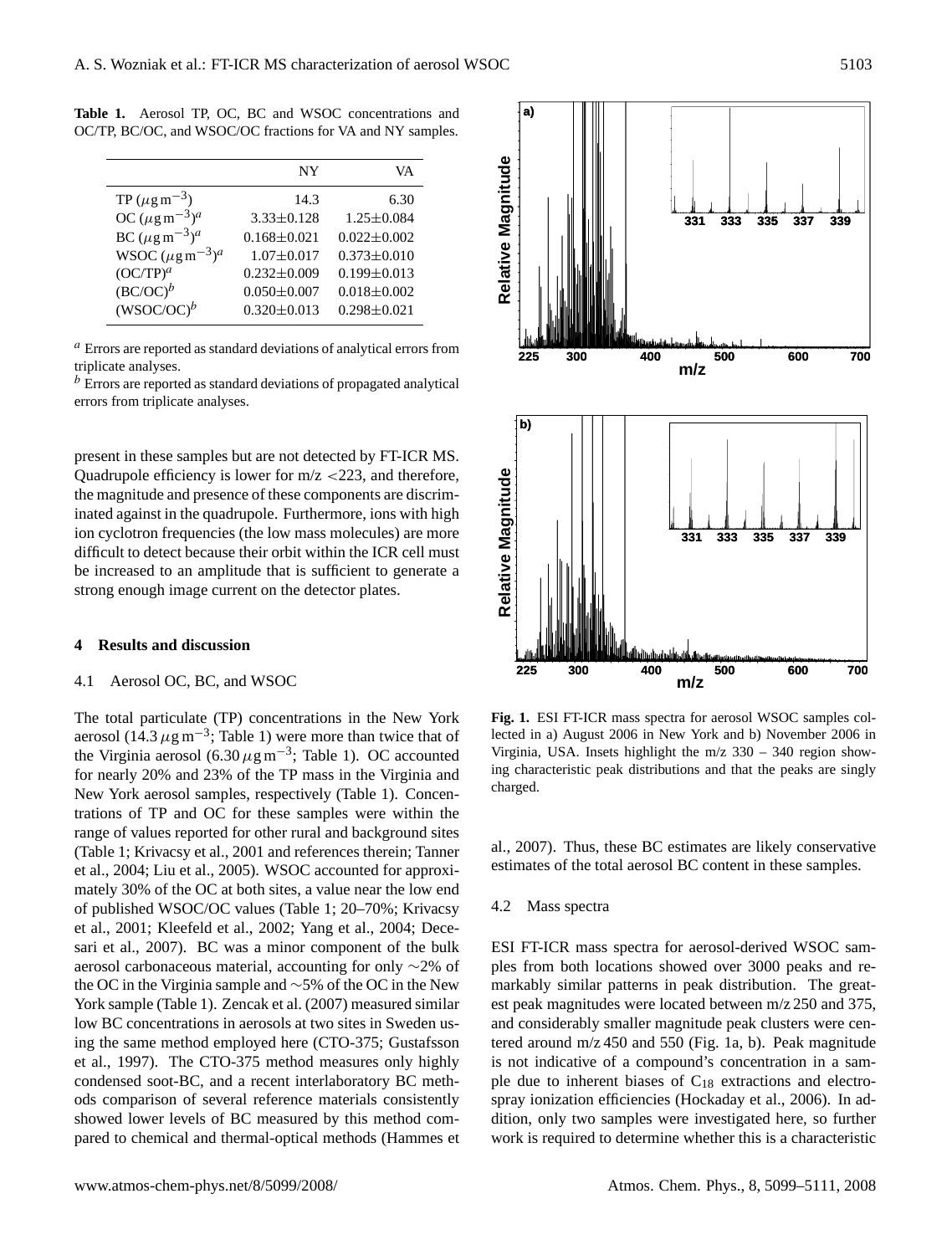

**Fig. 2.** Expanded ESI FT-ICR mass spectrum region from Figure 1a at m/z 295 for the aerosol WSOC sample from New York in August of 2006.

molecular weight distribution of aerosol WSOC. Nonetheless, the similarity between the spectra is striking given the differences in dates and locations of sampling (August 2006, Millbrook, NY vs. November 2006, Harcum, VA) and may suggest inherent similarities of aerosol WSOC from rural or background sites. Dismal Swamp DOM (Sleighter and Hatcher, 2007) and Mount Rainier humic acid (Kujawinski et al., 2002a) also showed strongest peak magnitudes at m/z 250 to 375 in their ESI FT-ICR spectra, indicating similar molecular weight distributions between these three different sample types.

Spectral details for both samples (see insets for Fig. 1a, b) show that m/z 330–340 demonstrated a typical pattern of several peaks at low mass defects (mass defect is the distance a peak is displaced from the exact nominal mass) from a given odd-numbered nominal mass, and fewer, less intense peaks at even-numbered nominal masses (e.g. Kujawinski, 2002; Kim et al., 2004; Sleighter and Hatcher, 2007). As stated in Sect. 3.1 above and demonstrated in the insets of Fig. 1a, b, the peaks detected are all singly charged. Evennumbered nominal mass peaks are indicative of either  $^{13}$ C isotopic peaks (observed at a mass difference of 1.003 m/z greater than its <sup>12</sup>C counterpart) or N-containing compounds with an odd number of N (Koch et al., 2005). N-containing compounds are preferentially discriminated against in  $C_{18}$ extraction methods because the polar nature of organic nitrogen precludes its quantitative retention on the hydrophobic C<sup>18</sup> disk (Benner 2002; Koch et al., 2005); therefore, any Ncontaining compounds present in the WSOC samples would likely be present at relatively smaller peak magnitudes.

Figure 2 illustrates both the ultrahigh mass resolving power of FT-ICR MS and the heterogeneous nature of aerosol WSOC. Similar to other mixtures of natural organic matter (e.g. Kim et al., 2004; Kujawinski et al., 2004; Koch et al., 2005), aerosol WSOC in this study was found to be highly complex, containing more than 3000 peaks in a single sample (Fig. 1) and 10–20 peaks at any given nominal mass (Fig. 2). Most often, there is less than 0.0001 Da separating any two distinct peaks (Fig. 2). Only instrumentation with mass-resolving powers as high as FT-ICR MS can obtain the separation necessary to resolve peaks at such small mass differences.

#### 4.3 Formula assignments

C-H-O-N-S; Table 2; Sleighter and Hatcher, 2008). These Using a formula extension approach similar to that described by Kujawinski and Behn (2006), 86% and 78% of the peaks identified in the mass spectra for the Virginia and New York aerosol WSOC samples, respectively, were assigned molecular formulas. Most of the assigned molecular formulas contained only C, H, and O (Table 2). The New York aerosol WSOC had a higher percentage of molecular formulas containing C, H, O, and S (26% versus 17%; Table 2) than the Virginia sample. In contrast, molecular formulas containing C, H, O, and N accounted for 26% of those identified in the Virginia sample vs. only 16% in the New York sample (Table 2). While ESI FT-ICR mass spectra do not provide a quantitative estimate of concentrations, the New York and Virginia WSOC samples were analyzed on the same instrument using the same protocols and methods, and therefore the resulting spectra reflect the same inherent biases. Because of the similar sample processing, we may calculate and compare magnitude-weighted percent contributions for various compound groups (e.g. C-H-O, C-H-O-N, C-H-O-S, magnitude-weighted percent contributions support a greater contribution of S-containing compounds to the New York aerosol WSOC sample than to the Virginia WSOC sample, and a greater contribution of N-containing compounds to the Virginia aerosol WSOC sample compared to that from the New York sample.

## 4.4 van Krevelen analysis

The assigned molecular formulas of aerosol WSOC are represented in van Krevelen diagrams (Fig. 3a, b) which plot molar ratios (H/C vs. O/C) of molecular formulas against each other. Also plotted are representative molar ratios for major classes of natural and anthropogenic organic compounds (i.e., ovals in Fig. 3a, b) in order to provide potential source information for the aerosol WSOC samples (see also Kim et al., 2003b; Kujawinski et al., 2004; Sleighter and Hatcher, 2007). In addition to major compound classes frequently used to apportion sources of dissolved organic matter (Kim et al., 2003b; Kujawinski et al., 2004; Sleighter and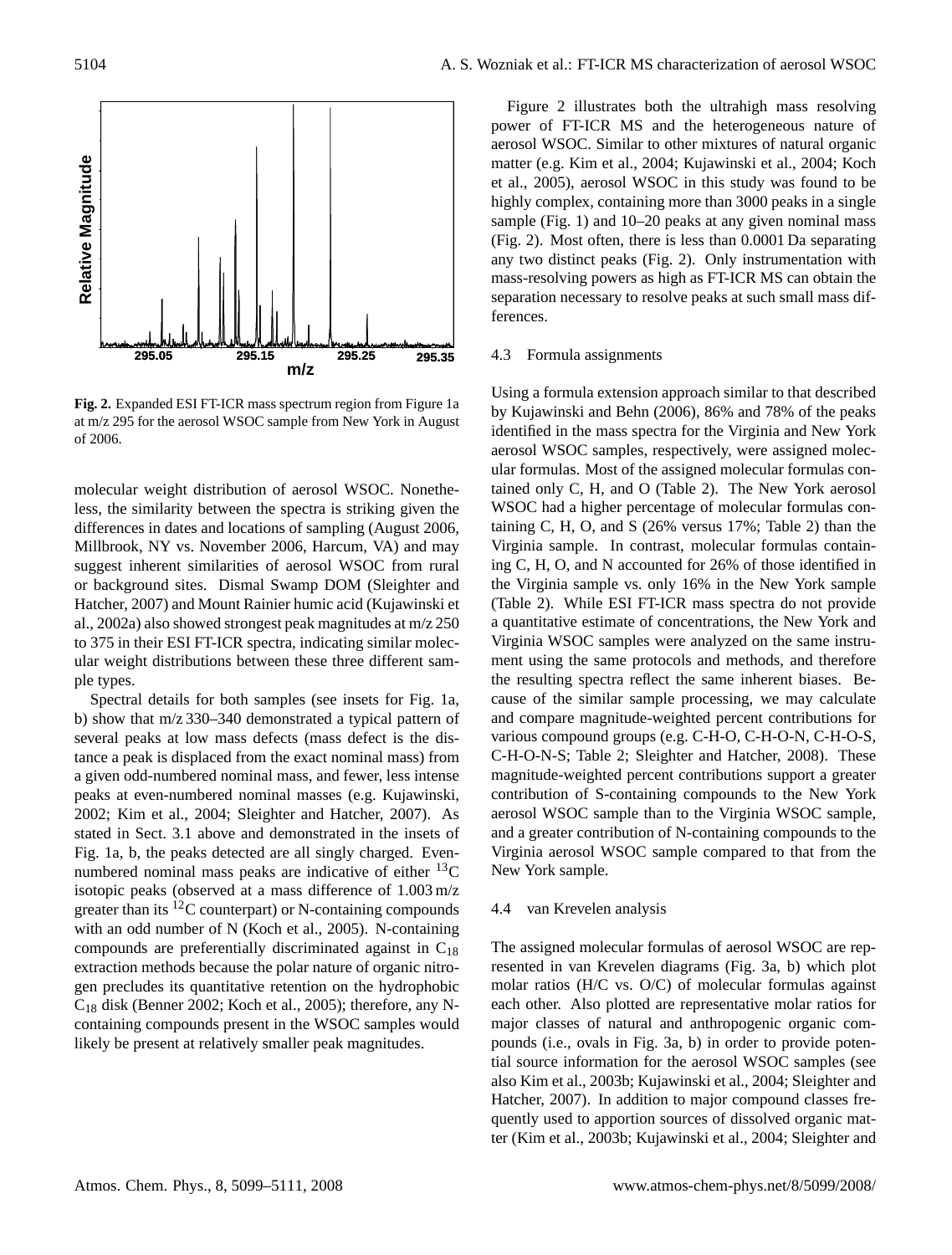**Table 2.** Percent occurrence of formula groups and magnitudeweighted percent contribution of formula groups to all peaks assigned molecular formulas in the mass spectra. Formulas are grouped based on their elemental constituents (see text for greater detail).

|                               | Percent Occurrence |          | Magnitude-Weighted<br>Percent Contribution |     |
|-------------------------------|--------------------|----------|--------------------------------------------|-----|
| <b>Elemental Constituents</b> | VA.                | NΥ       | VA                                         | NY  |
| C, H, O                       | 57                 | 58       | 77                                         | 75  |
| C, H, O, N                    | 26                 | 16       | 12                                         | 6   |
| C, H, O, S                    | 17                 | 26       | 11                                         | 19  |
| C, H, O, N, S                 | < 1                | $\geq 1$ | - 1                                        | - 1 |

Hatcher, 2007), SOAs and mono- and di-carboxylic acids, compounds frequently associated with WSOC, are included to provide additional likely sources to aerosols (Fig. 3a, b; Yang et al., 2004; Yu et al., 2005; Sullivan and Weber, 2006; Wang et al., 2006).

The majority of aerosol WSOC molecular formulas identified by ESI FT-ICR MS in this study had molar H/C and O/C ratios similar to lipids, lignin, mono- and di-carboxylic acids, and SOAs (Fig. 3a, b). Molecular formulas with molar ratios reflective of protein sources were also abundant; however, the majority of these compounds do not contain nitrogen, a component of every amino acid, indicating that proteins are an unlikely source for these particular compounds in the present study. Few molecular formulas plotted within the regions characteristic of tannins, cellulose, and condensed hydrocarbons (Fig. 3a, b) suggesting that these groups are also not major contributors to aerosol WSOC. Many of the molecular formulas plotted outside any of the source signature regions and had low O/C ( $\sim$ 0 to 0.2) and H/C ( $\sim$ 1 to 1.5) ratios indicating one or more unknown sources. There are currently very few reports of SOA H/C and O/C molar ratios (Reinhardt et al., 2007; Altieri et al., 2008), however, with further investigation the region representing SOA may prove to be more extensive and encompass those molecular formulas not presently represented by any known sources. The relatively broad distributions of H/C and O/C molar ratios for compounds in these samples (Fig. 3a, b) further illustrate the complex nature of aerosol WSOC, however, certain patterns emerge.

The majority of S-containing molecular formulas identified in both samples had H/C values greater than 1.2 and simultaneously showed high O/C ratios. Organosulfur compounds have been detected in previous aerosol WSOC studies (Romero and Oehme, 2005; Gilardoni et al., 2007). Romero and Oehme (2005) further observed  $HSO_4^-$  mass fragments in high molecular weight (HMW) atmospheric HULIS and postulated that these anions were covalently bound by sulfonation or sulfation processes. The high O/C



O/C ratios for the green ovals representing mono- and dicarboxylic **Fig. 3.** van Krevelen plots for molecular formulas assigned to FT-ICR mass spectra peaks in aerosol WSOC samples from a) New York and b) Virginia. Blue diamonds represent compounds containing only C, H, and O, yellow squares represent S-containing compounds, and red triangles are N-containing compounds. Black ovals represent traditional potential source molecular classes (after Sleighter et al., 2007). The green SOA oval represents published molar H/C and O/C ratios from laboratory investigations of secondary organic aerosols (Reinhardt et al., 2007; Altieri et al., 2008). acids were calculated for molecules containing 10–30 carbons, and the H/C ratios for these ovals assumed little branching and few double bonds.

ratios of many S-containing molecular formulas observed in the New York and Virginia aerosol WSOC samples (Fig. 3a, b) are also consistent with covalently bound  $\text{HSO}_4^-$ . Elevated  $H/C$  molar ratios ( $>1.5$ ) are indicative of saturated hydrocarbons with few double bonds, and the high H/C ratios in Scontaining compounds in these samples indicate that any sulfonation or sulfation processes resulted in mostly saturated compounds. S-containing aromatic compounds that would show much lower H/C ratios are not evident in these samples. In contrast, N-containing and C-H-O compounds (Fig. 3a, b) frequently have H/C values <1 and do not typically have  $O/C$  values  $> 0.6$ , suggesting that the nitrogenous WSOC compounds in these samples tended to be highly carbonaceous, condensed compounds. Previous laboratory studies of SOAs have also reported the formation of nitro-aromatic compounds from the photooxidation of aromatic compounds in the presence of  $NO<sub>x</sub>$  (Forstner et al., 1997; Jang and Kamens, 2001; Alfarra et al., 2006). The data presented here are thus consistent with the presence of nitro-aromatic compounds as well.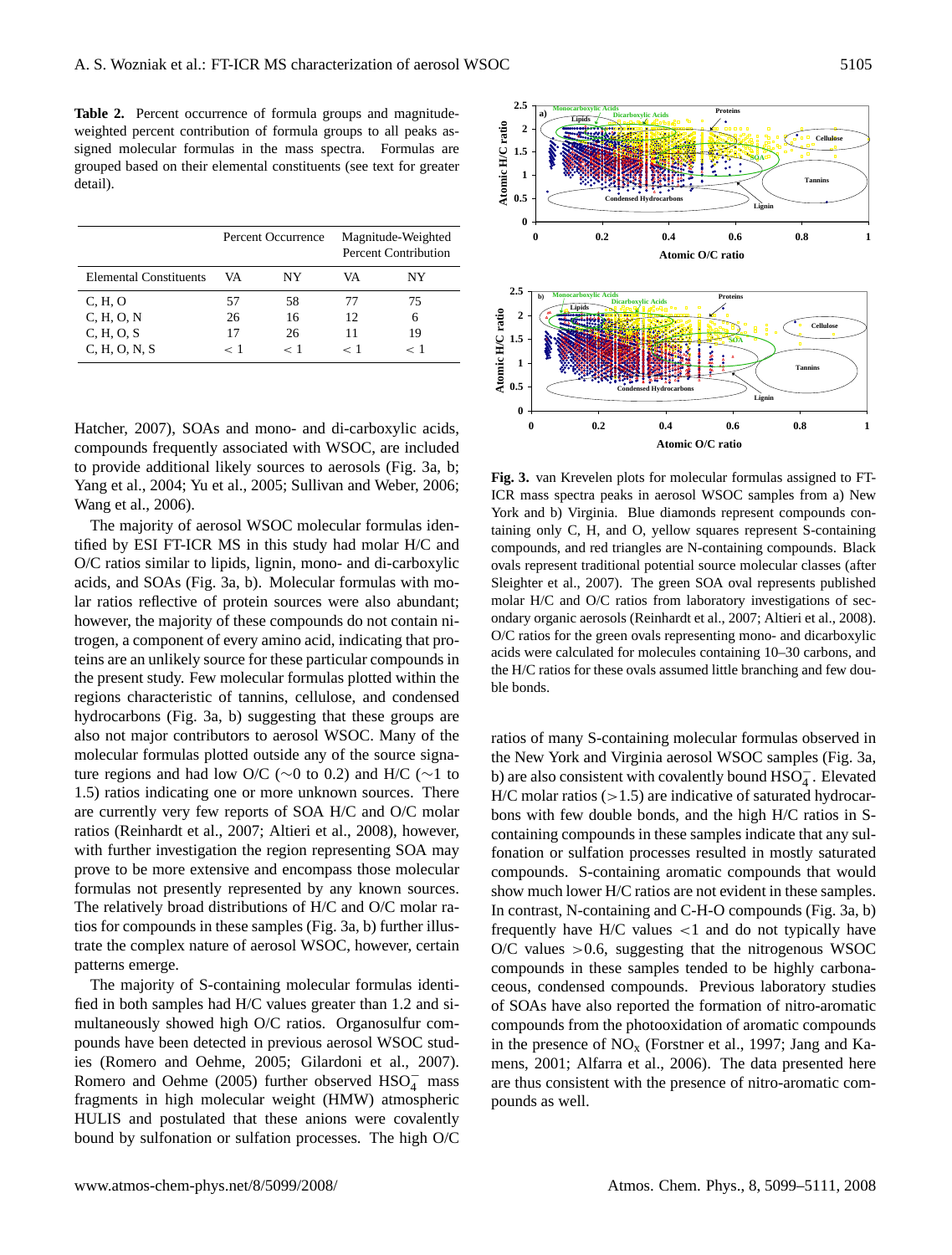

**Fig. 4.** Peak magnitude vs. DBE/C for molecular formulas identified in aerosol WSOC samples from **(a)** New York and **(b)** Virginia. Blue diamonds represent compounds containing only C, H, and O, yellow squares represent S-containing compounds, and red triangles are N-containing compounds. For both samples, the y-axis was compressed to make lower magnitude compounds visible. Several high magnitude C, H, O compounds at DBE/C between 0.3 and 0.5 are off scale.

## 4.5 Black carbon in aerosol-derived WSOC

The aerosol WSOC samples from New York and Virginia contained several peaks representing molecular formulas with DBE/C values greater than 0.7, a characteristic of condensed aromatic ring structures and a cut-off value proposed for the identification of BC molecular formulas (Fig. 4; Hockaday et al., 2006). BC defined in this manner made up only 4% and 1% of the identified molecular formulas in Virginia and New York aerosol WSOC, respectively, and were present at small magnitudes relative to the majority of other molecular formulas present (Fig. 4a, b). When peak magnitudes were accounted for as in Table 2 above, BC molecular formulas accounted for only 1.5% (Virginia) and 0.3% (New York) of the total peak magnitudes. BC was also a minor component of the total aerosol OC though BC/OC was higher in the New York sample (0.050; Table 1) compared with the Virginia sample (0.018; Table 1). The higher BC/OC ratio in the New York sample relative to the Virginia sample did not translate to a higher contribution of BC identified in the

WSOC mass spectra indicating that the BC component of the Virginia aerosol sample was relatively more soluble than the BC in the New York sample. BC has traditionally been studied in particulate OM (e.g. Mitra et al., 2002; Gatari and Bowman, 2003; Dickens et al., 2004). However, BC may attain greater hydrophilic character in the course of its oxidation (Kamegawa et al., 2002; Park et al., 2005; Zuberi et al., 2005), and several studies of aqueous OM mixtures have identified a BC component (Mannino and Harvey, 2004; Kim et al., 2004; Kramer et al., 2004; Hockaday et al., 2006). A recent FT-ICR MS study of freshwater DOM identified BC using molar H/C and O/C ratios using a similar approach to the one employed in the present study but did not report the number of peaks characterized as BC (Kim et al., 2004). A study of BC in DOM from the Delaware Bay found that 9% of bay DOC and 4–7% of coastal ocean DOC was BC (Mannino and Harvey, 2004). The authors listed sediment resuspension and atmospheric transport from nearby Philadelphia, PA as likely sources of BC to the bay. We are unaware of aerosol WSOC studies that have quantified BC, but soot oxidation has been demonstrated to form WSOC compounds (Decesari et al., 2002).

As noted previously, the CTO-375 BC method employed on the bulk aerosol material is a highly selective method that detects only highly condensed soot-BC. Masiello (2004) speculated that in contrast to the CTO-375 method, ultrahigh resolution mass spectrometry may be able to detect the full range of BC materials. Therefore, the relative scarcity of peaks assigned BC molecular formulas in the current study using this more comprehensive technique does not support a strong aerosol WSOC source for BC to riverine and coastal DOC. However, the small amounts of BC in WSOC from both of these rural sites suggest that areas having stronger BC sources such as urban regions may contribute greater amounts of BC to riverine and coastal DOC.

38 −230‰ (n=3) corresponding to a radiocarbon age of Radiocarbon analysis of the New York aerosol WSOC from August 2006 showed a mean  $\Delta^{14}$ C signature of  $\sim$ 2050 years bp. These values have been found to be representative of other aerosol WSOC  $\Delta^{14}$ C samples measured over time at both the NY and VA sites (Wozniak, unpublished data). A simple two-source isotopic mass balance assuming one source devoid of  ${}^{14}C$  (e.g. fossil fuels) and another source having present-day levels of  $^{14}C$  (e.g. modern living biomass) suggests that more than 20% of the New York WSOC comes from a fossil source. While the radiocarbon analyses were not performed on the New York sample analyzed for ESI FT-ICR MS, two of the samples analyzed for radiocarbon content were collected during the same sampling period as the sample analyzed by ESI FT-ICR MS, and the third was collected just two days later. As a result, there is reason to believe that the  $\Delta^{14}$ C signature of the WSOC sample collected for ESI FT-ICR MS analysis would be similar to this −230‰ value. The samples analyzed for radiocarbon signatures were not, however,  $C_{18}$ -extracted to remove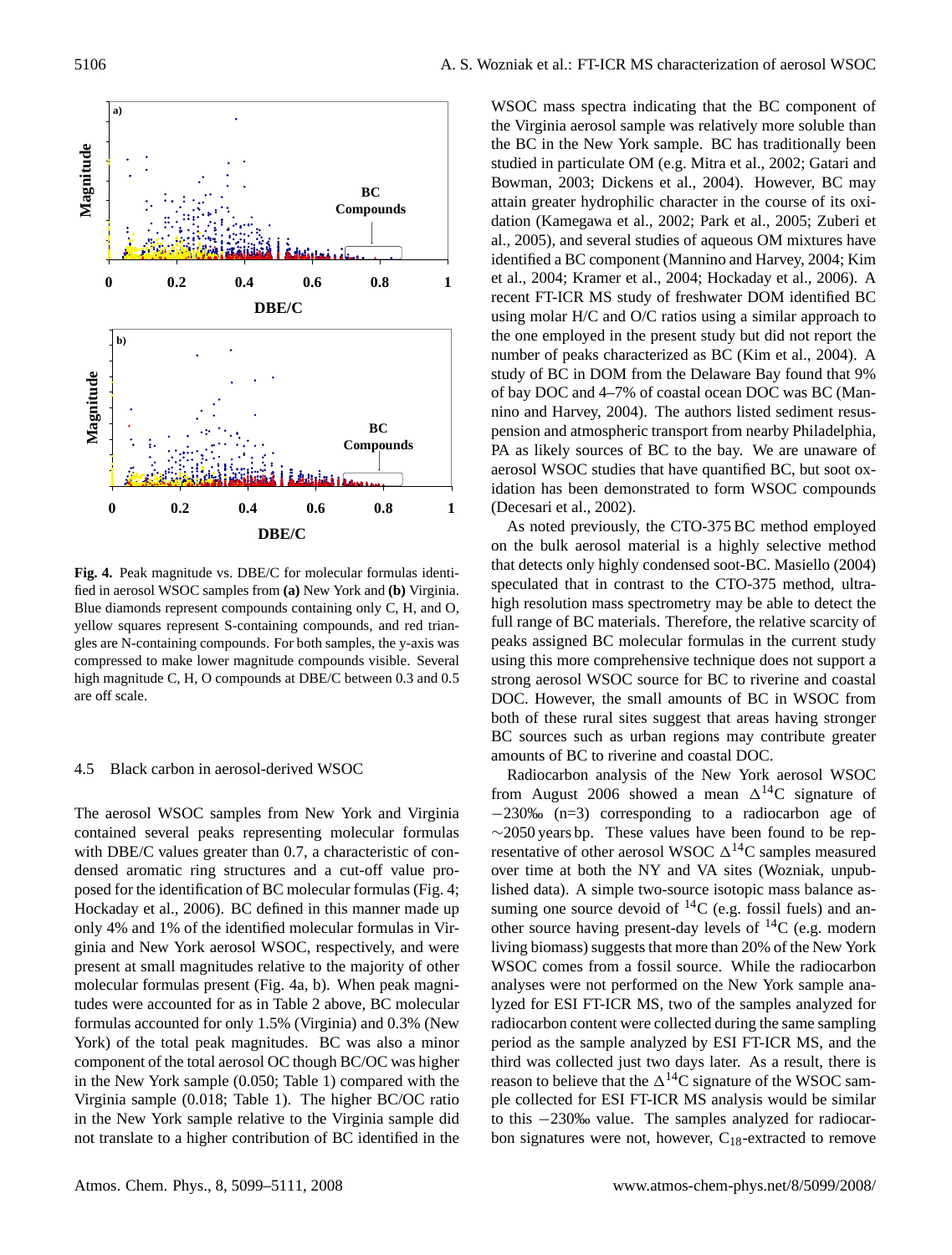**Table 3.** Molecular formulas of compounds consistent with proposed or identified SOA compounds from selected previous studies. Relative peak magnitudes are ranked from 1 (strongest peak assigned a molecular formula in spectrum) to n (weakest peak assigned a molecular formula in spectrum; for VA, n=2098; for NY, n=2261).

| Elemental Formula                                                                                                       | $m/z$ of Ion | <b>Relative Peak Magnitude</b> |             | Proposed Formation Mechanism                                     |  |  |
|-------------------------------------------------------------------------------------------------------------------------|--------------|--------------------------------|-------------|------------------------------------------------------------------|--|--|
|                                                                                                                         |              | VA                             | NY          |                                                                  |  |  |
| $C_{11}H_{18}O_6$                                                                                                       | 245.1031     | 1924                           | not present | Dimer product of 1-methyl cyclohexene ozonolysis $^a$            |  |  |
| $C_{17}H_{26}O_5$                                                                                                       | 309.1708     | 40                             | 53          | Dimer product of $\beta$ -pinene ozonolysis <sup>b</sup>         |  |  |
| $C_{17}H_{26}O_6$                                                                                                       | 325.1657     | 45                             | 106         | Dimer product of $\beta$ -pinene ozonolysis <sup>b</sup>         |  |  |
| $C_{18}H_{28}O_4$                                                                                                       | 307.1915     | 11                             | 28          | Dimer product of $\beta$ -pinene ozonolysis <sup>b</sup>         |  |  |
| $C_{18}H_{28}O_6$                                                                                                       | 339.1813     | 42                             | 49          | Dimer product of $\beta$ -pinene ozonolysis <sup>b</sup>         |  |  |
| $C_{18}H_{28}O_7$                                                                                                       | 355.1762     | 115                            | 203         | Dimer product of $\beta$ -pinene ozonolysis <sup>b</sup>         |  |  |
| $C_{18}H_{30}O_7$                                                                                                       | 357.1919     | 155                            | 307         | Dimer product of $\alpha$ -pinene ozonolysis <sup><i>a</i></sup> |  |  |
| $C_{19}H_{30}O_7$                                                                                                       | 369.1919     | 119                            | 143         | Dimer product of $\beta$ -pinene ozonolysis <sup>b</sup>         |  |  |
| $C_{19}H_{32}O_6$                                                                                                       | 355.2126     | 95                             | 103         | Dimer product of $\beta$ -pinene ozonolysis <sup>b</sup>         |  |  |
| $C_{20}H_{32}O_4$                                                                                                       | 335.2228     | 36                             | 7           | Dimer product of $\alpha$ -pinene ozonolysis <sup>c</sup>        |  |  |
| $C_{20}H_{32}O_5$                                                                                                       | 351.2177     | 68                             | 19          | Dimer product of $\alpha$ -pinene ozonolysis <sup>c</sup>        |  |  |
| $C_{19}H_{30}O_5$                                                                                                       | 337.2021     | 32                             | 16          | Dimer product of $\alpha$ -pinene ozonolysis <sup>c</sup>        |  |  |
| $C_{18}H_{28}O_5$                                                                                                       | 323.1864     | 26                             | 22          | Dimer product of $\alpha$ -pinene ozonolysis <sup>c</sup>        |  |  |
| <sup><i>a</i></sup> Gao et al., 2004; <sup><i>b</i></sup> Heaton et al., 2007; <sup><i>c</i></sup> Tolocka et al., 2004 |              |                                |             |                                                                  |  |  |

salts as the sample analyzed for ESI FT-ICR MS was. As a result, the radiocarbon analyses were performed on the total WSOC, while the  $C_{18}$ -extracted sample likely represents about half of the WSOC (Louchouarn et al., 2000; Kim et al., 2003a). Nonetheless, it is reasonable to assume that the C18-extracted sample contains a considerable fraction of the fossil-derived component of the WSOC.

BC emitted as a byproduct of fossil fuel combustion represents a logical potential source of the aged WSOC as suggested by the radiocarbon analyses. The radiocarbon data indicate that more than 20% of the New York aerosol WSOC could be derived from fossil sources. However, the FT-ICR MS data suggest that BC molecular formulas account for only 0.3% of the peak magnitudes in the entire mass spectra for the New York sample and do not support a significant input of BC to aerosol WSOC. Therefore, other sources of aged organic matter, both natural and anthropogenic, must be responsible for the aged WSOC (e.g. aged soil organic matter, SOAs from gaseous fossil fuel combustion precursors, etc.). In addition, several of the identified BC compounds contain N in their molecular formulas, and as discussed previously, C<sup>18</sup> extraction does not typically retain organic N compounds efficiently (Benner, 2002; Koch et al., 2005). Therefore, BCderived compounds present in the initial WSOC sample may not be quantitatively represented to the same extent as non-N containing compounds in the FT-ICR mass spectra. Alternately, DBE/C  $\geq$  0.7 may be too conservative as a cut-off for a complete identification of BC compounds (Fig. 4a, b; Hockaday et al., 2006).

While BC comprises only a small portion of identified molecular formulas in the aerosol WSOC samples analyzed here, their identification nonetheless highlights another application of ESI FT-ICR MS. BC is generally defined as carbonaceous material thought to be composed of a highly refractory, slow-cycling pool of compounds resulting from combustion processes and can be a significant portion of aerosol carbonaceous material (e.g. Novakov et al., 2005; and references therein). In a biogeochemical context, the identification of BC in aerosol WSOC suggests that variable amounts of BC may become desorbed into rainwater and transported through watersheds to various aquatic systems. To this point, BC has primarily been studied using one of several operational definitions that do not measure the full spectrum of BC (Masiello 2004; Hammes et al., 2007). The use of ESI FT-ICR MS to identify BC in aerosols may therefore provide molecular level information allowing for better characterization of BC in WSOC.

4.6 Potential contributions of secondary organic aerosols to aerosol-derived WSOC

Formula assignments for many of the FT-ICR MS peaks in this study were consistent with formulas proposed in experimental laboratory investigations of SOA formation by other researchers (Table 3). While molecular structure can not be deduced from the data collected in the present study, the molecular formulas are consistent with the presence of at least certain SOA compounds or their isomers and illustrate how the extremely high mass resolution of FT-ICR MS may be utilized to identify common SOA species in fieldcollected aerosols, aerosol-WSOC, rainwater and other natural aqueous samples.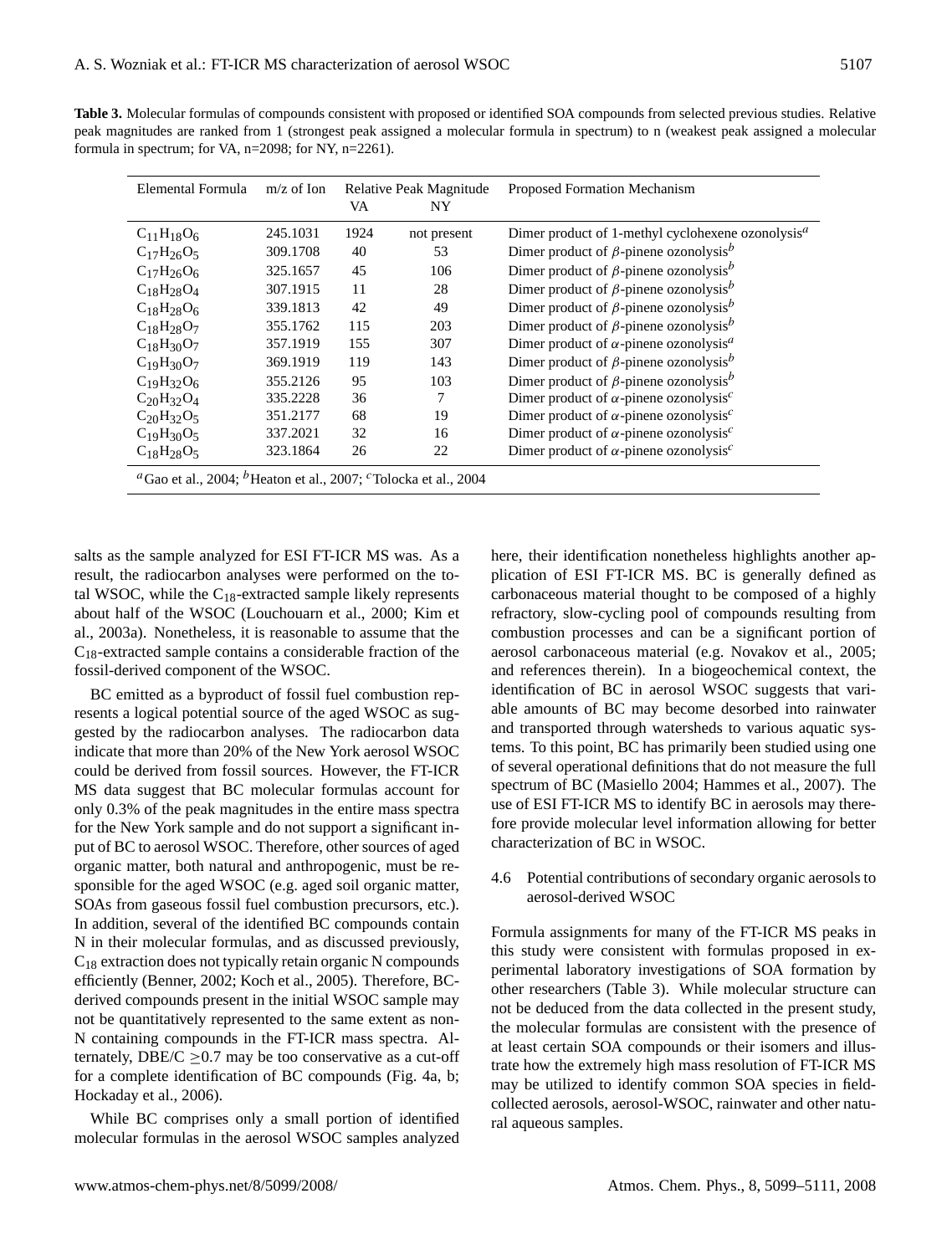Of the molecular formulas in Table 3,  $C_{18}H_{28}O_4$  was the potential SOA species with the largest peak magnitude in the Virginia sample, while  $C_{20}H_{32}O_4$  had the largest peak magnitude for potential SOA species in the New York sample. Heaton et al. (2007) observed  $C_{18}H_{28}O_4$  as a product of  $\beta$ pinene ozonolysis and suggested its formation is via reaction of a monomer end product and a hydroperoxide intermediate of  $\beta$ -pinene ozonolysis. In comparison, C<sub>20</sub>H<sub>32</sub>O<sub>4</sub> (Table 3) was a product of  $\alpha$ -pinene ozonolysis, and its presence was attributed to dimerization of pinonaldehyde, a known product of primary ozonolysis, via either aldol condensation or *gem*-diol formation (Tolocka et al., 2004).

The majority of previous experimental and field studies identifying SOA compounds focused on low molecular weight (LMW) species (m/z<200; e.g. Forstner et al., 1997; Jang and Kamens, 2001). However, recent experimental work also argues for the formation of HMW SOA compounds that are oligomers of precursor compounds (Gao et al., 2004; Kalberer et al., 2004; Tolocka et al., 2004; Dommen et al., 2006; Heaton et al., 2007). The abundance of HMW peaks in the mass spectra (Fig. 1a, b) and molecular formula assignments in Table 3 agree with these recent studies on the contribution of HMW compounds to SOA (Gao et al., 2004; Kalberer et al., 2004; Tolocka et al., 2004; Dommen et al., 2006; Heaton et al., 2007). While the ESI FT-ICR MS method utilized in this study does not characterize LMW SOA products, detailed molecular characterization of HMW SOA using FT-ICR MS is possible. This approach may help establish which of the many HMW SOA compounds identified in experimental laboratory investigations are prevalent in field samples, thus assisting in the identification of common formation processes and pathways under natural environmental conditions. Laboratory studies have also employed ESI FT-ICR MS to examine the behavior of  $\alpha$ -pinene in the presence of ozone to reveal that polymerization processes were important in the formation of HMW SOA (Tolocka et al., 2004; Reinhardt et al., 2007). Tolocka et al. (2004) also found several species whose presence could not be explained by monomer polymerization or degradation and proposed unknown complex chemical pathways for their formation. This study also reported SOA oligomers from a field sample illustrating the utility of FT-ICR MS in validating laboratory investigations (Tolocka et al., 2004). ESI FT-ICR MS may alternately be used in field and laboratory investigations to detect SOA compounds that may be abundant but previously unidentified.

## **5 Conclusions**

ESI FT-ICR MS is well-adapted to molecularly characterizing aerosol WSOC as a result of its extremely high mass resolving power and ability to ionize and detect polar, hydrophilic molecules such as the HULIS-type molecules in WSOC. van Krevelen diagrams of molecular formulas found in aerosol WSOC may be further utilized for understanding the general compositional features of WSOC compounds. Finally, ESI FT-ICR MS may be particularly well-suited to providing investigators with an inventory of BC and SOA molecular formulas in aerosol WSOC that may permit more detailed study of these highly complex substances for better understanding their formation, transformational, and degradation pathways. While further work is required to make ESI FT-ICR MS analyses more quantitative or semi-quantitative, the method has been demonstrated here to be an excellent and promising qualitative tool available to the atmospheric chemistry community for detailed characterization of the water soluble components of aerosols.

*Acknowledgements.* The lead author (ASW) was partially supported by a Graduate Fellowship from the Hudson River Foundation during the course of this study. Additional funding for this work came from the following NSF awards to JEB: DEB Ecosystems grant DEB-0234533, Chemical Oceanography grant OCE-0327423, and Integrated Carbon Cycle Research Program grant EAR-0403949. We thank J. Paul Rinehimer and Pat Dickhudt for writing a MATLAB script to pre-process the molecular formula data, Willy Reay for field assistance in Virginia, Jon Cole, Heather Malcom, and Vicky Kelly for field assistance in New York, Ed Keesee for laboratory assistance, and Susan Hatcher for assistance at the COSMIC facility. This manuscript is contribution #2917 to the Virginia Institute of Marine Science.

Edited by: A. Pszenny

#### **References**

Alfarra, M. R., Paulsen, D., Gysel, M., Garforth, A. A., Dommen, J., Prevot, A. S. H., Worsnop, D. R., Baltensperger, U., and Coe, H.: A mass spectrometric study of secondary organic aerosols formed from the photooxidation of anthropogenic and biogenic precursors in a reaction chamber, Atmos. Chem. Phys., 6, 5279– 5293, 2006,

[http://www.atmos-chem-phys.net/6/5279/2006/.](http://www.atmos-chem-phys.net/6/5279/2006/)

- Altieri, K. E., Seitzinger, S. P., Carlton, A. G., Turpin, B. J., Klein, G. C., and Marshall, A. G.: Oligomers formed through in-cloud methylglyoxal reactions: Chemical composition, properties, and mechanisms investigated by ultra-high resolution FT-ICR mass spectrometry, Atmos. Environ., 42, 1476–1490, 2008.
- Baker, A. R., Jickells, T. D., Witt, M., and Linge, K. L.: Trends in the solubility of iron, aluminum, manganese and phosphorous in aerosol collected over the Atlantic Ocean, Mar. Chem., 98, 43– 58, 2006.
- Benner, R.: Chemical composition and reactivity, in: D.A. Hansell and C.A. Carlson, Editors, Biogeochemistry of Marine Dissolved Organic Matter, Academic Press, New York, 59–90, 2002.
- Bond, T. C., Streets, D. G., Yarber, K. F., Nelson, S. M., Woo, J.-H., and Klimont, Z.: A technology-based global inventory of black and organic carbon emissions from combustion, J. Geophys. Res.-Atm., 109, D14203, doi:10.1029/2003JD003697, 2004.
- Brown, T. L. and Rice, J. A.: Effect of experimental parameters on the ESI FT-ICR mass spectrum of fulvic acid, Anal. Chem., 72(2), 384–390, 2000.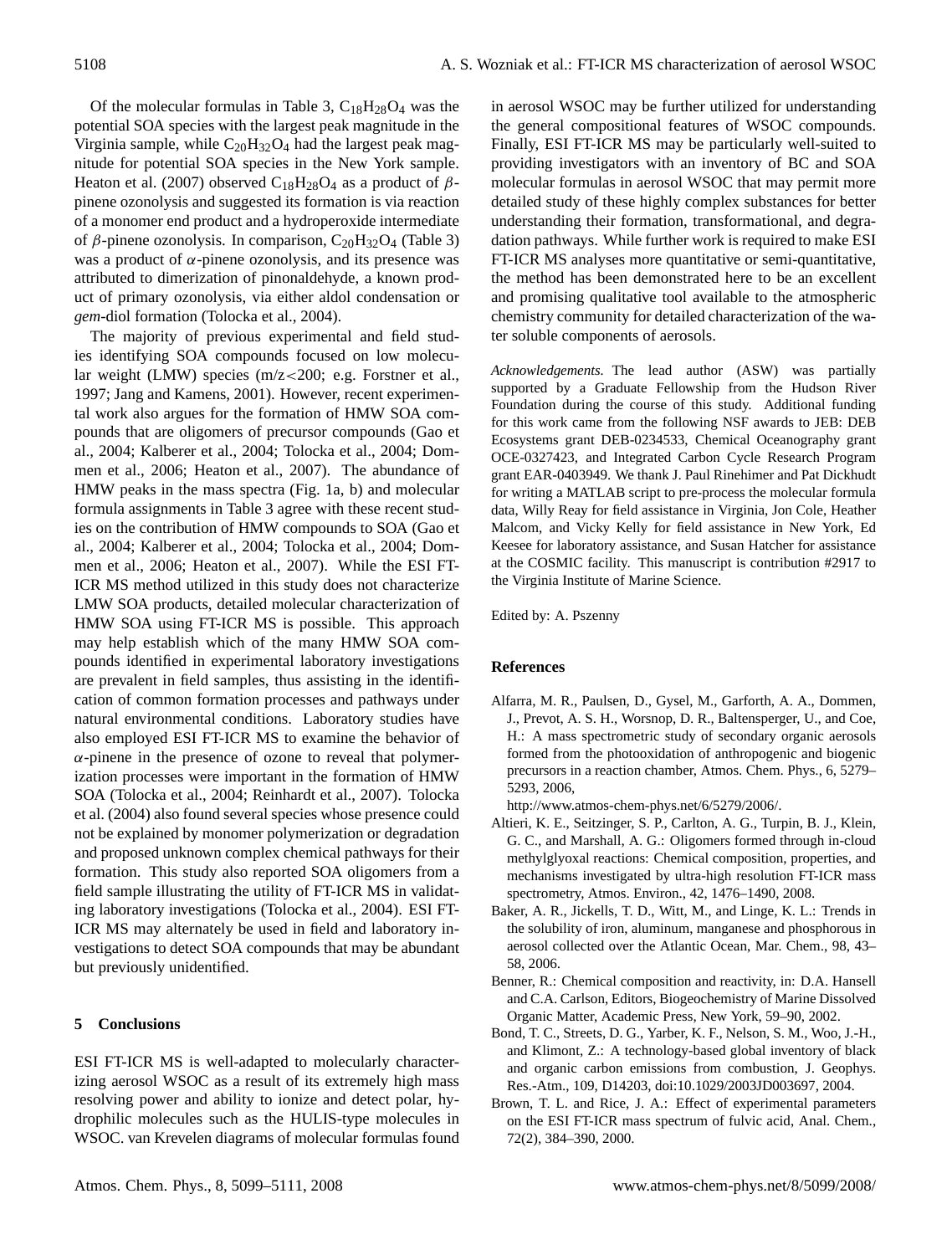- Charlson, R. J.: Atmospheric visibility related to aerosol mass concentration: A review, Environ. Sci. Technol., 3, 913–918, 1969.
- Chen, L.-W. A., Doddridge, B. G., Dickerson, R. R., Chow, J. C., and Henry, R. C.: Origins of fine aerosol mass in the Baltimore-Washington corridor: implications from observation, factor analysis, and ensemble air parcel back trajectories, Atmos. Environ., 36, 4541–4554, 2002.
- Davidson, C. I., Phalen, R. F., and Solomon, P. A.: Airborne particulate matter and human health: A review, Aerosol Sci. Tech., 39, 737–749, 2005.
- Decesari, S., Facchini, M. C., Fuzzi, S., and Tagliavini, E.: Characterization of water-soluble organic compounds in atmospheric aerosol: A new approach, J. Geophys. Res.-Atm., 105(D1), 1481–1489, doi:10.1029/1999JD900950, 2000.
- Decesari, S., Facchini, M. C., Matta, E., Mircea, M., Fuzzi, S., Chughtai, A. R., ands Smith, D. M.: Water soluble organic compounds formed by oxidation of soot, Atmos. Environ., 36, 1827– 1832, 2002.
- Decesari, S., Mircea, M., Cavalli, F., Fuzzi, S., Moretti, F., Tagliavini, E., and Facchini, M. C.: Source attribution of watersoluble organic aerosol by nuclear magnetic resonance spectroscopy, Environ. Sci. Technol., 41, 2479–2484, 2007.
- Dickens, A. F., Gelinas, Y., and Hedges, J. I.: Physical Separation of combustion and rock sources of graphitic black carbon in sediments, Mar. Chem., 92, 215–224, 2004.
- Dickhut, R. M., Canuel, E. A., Gustafson, K. E., Liu, K., Arzayus, K. M., Walker, S. E., Edgecombe, G., Gaylor, M. O., and Macdonald, E. H.: Automotive sources of carcinogenic polycyclic aromatic hydrocarbons associated with particulate matter in the Chesapeake Bay region, Environ. Sci. Technol., 34, 4635–4640, 2000.
- Dommen, J., Metzger, A., Duplissy, J., Kalberer, M., Alfarra, M. R., Gascho, A., Weingartner, E., Prevot, A. S. H., Verheggen, B., and Baltensperger, U.: Laboratory observation of oligomers in the aerosol from isoprene/ $NO<sub>x</sub>$  photooxidation, Geophys. Res. Lett., 33, L13805, doi:10.1029/2006GL026523, 2006.
- Driscoll, C. T., Lawrence, G. B., Bulger, A. J., Butler, T. J., Cronan, C. S., Eagar, C., Lambert, K. F., Likens, G. E., Stoddard, J. L., and Weathers, K. C.: Acidic deposition in the northeastern United States: Sources and inputs, ecosystem effects, and management strategies, Bioscience, 51, 180–198, 2001.
- Duarte, R. M. B. O., Pio, C. A., and Duarte, A. C.: Spectroscopic study of the water-soluble organic matter isolated from atmospheric aerosols collected under different atmospheric conditions, Anal. Chim. Acta, 530, 7–14, 2005.
- Edney, E. O., Kleindienst, T. E., Conver, T. S., McIver, C. D., Corse, E. W., and Weathers, W. S.: Polar organic oxygenates in  $PM_{2.5}$ at a southeastern site in the United States, Atmos. Environ., 37, 3947–3965, 2003.
- Elmquist, M., Cornelissen, G., Kukulska, Z., and Gustafsson, O.: Distinct oxidative stabilities of char versus soot black carbon: Implications for quantification and environmental recalcitrance, Global Biogeochem. Cy., 20, GB2009, doi:10.1029/2005GB002629, 2006.
- Forstner, H. J., Flagan, R. C., and Seinfeld, J. H.: Secondary organic aerosol from the photooxidation of aromatic hydrocarbons: Molecular composition, Environ. Sci. Technol., 31, 1345–1358, 1997.
- Fuzzi, S., Decesari, S., Facchini, M. C., Matta, E., Mircea, M., and Tagliavini, E.: A simplified model of the water soluble organic component of atmospheric aerosols, Geophys. Res. Lett., 20, 4079–4082, 2001.
- Galiulin, R. V., Bashkin, V. N., and Galiulina, R. A.: Review: Behavior of persistent organic pollutants in the air-plant-soil system, Water Air Soil Poll., 137, 179–191, 2002.
- Gao, S., Ng, N. L., Keywood, M., Varutbangkul, V., Bahreini, R., Nenes, A., He, J., Yoo, K. Y., Beauchamp, J. L., Hodyss, R. P., Flagan, R. C., and Seinfeld, J. H.: Particle phase acidity and oligomer formation in secondary organic aerosol, Environ. Sci. Technol., 38, 6582–6589, 2004.
- Gatari, M. J. and Boman, J.: Black carbon and total carbon measurements at urban and rural sites in Kenya, East Africa, Atmos. Environ., 37, 1149–1154, 2003.
- Gaskell, S. J.: Electrospray: principles and practice, J. Mass Spectrom., 32(7), 677–688, 1997.
- Gilardoni, S., Russell, L. M., Sorooshian, A., Flagan, R. C., Seinfeld, J. H., Bates, T. S., Quinn, P. K., Allan, J. D., Williams, B., Goldstein, A. H., Onasch, T. B., and Worsnop, D. R.: Regional variation of organic functional groups in aerosol particles on four U. S. east coast platforms during the International Consortium for Atmospheric Research on Transport and Transformation 2004 campaign, J. Geophys. Res.-Atm., 112, D10S27, doi:10.1029/2006JD007737, 2007.
- Grannas, A. M., Hockaday, W. C., Hatcher, P. G., Thompson, L. G., and Mosley-Thompson, E.: New revelations on the nature of organic matter in ice cores, J. Geophys. Res., 111, D04304, doi:10.1029/2005JD006251, 2006.
- Grimshaw, H. J. and Dolske, D. A.: Rainfall concentrations and wet atmospheric deposition of phosphorous and other constituents in Florida, U. S. A., Water Air Soil Poll., 137, 117–140, 2002.
- Gustafsson, O., Haghseta, F., Chan., C., Macfarlane, J., and Gschwend, P. M.: Quantificationof the dilute sedimentary soot phase: implications for PAH speciation and bioavailability, Environ. Sci. Technol., 31, 203–209, 1997.
- Hammes, K., Schmidt, M. W. I., Smernik, R. J., Currie, L. A., Ball, W. P., Nguyen, T. N., Louchouarn, P., Houel, S., Gustafsson, O., Elmquist, M., Cornelissen, G., Skjemstad, J. O., Masiello, C. A., Song, J., Peng. P., Mitra, S., Dunn, J. C., Hatcher, P. G., Hockaday, W. C., Smith, D. M., Hartkopf-Froder, C., Bohmer, A., Luer, B., Huebert, B. J., Armelung, W., Brodowski, S., Huang, L., Zhang, W., Gschwend, P. M., Flores-Cervantes, D. X., Largeau, C., Rouzaud, J.-N., Rumpel, C., Guggenberger, G., Kaiser, K., Rodionov, A., Gonzalez-Vila, F. J., Gonzalez-Perez, J. A., de la Rosa, J. M., Manning, D. A. C., Lopez-Capel, E., and Ding, L.: Comparison of quantification methods to measure fire-derived (black/elemental) carbon in soils and sediments using reference materials from soil, water, sediment and the atmosphere, Global Biogeochem. Cy., 21, GB3016, doi:10.1029/2006GB002914, 2007.
- Heaton, K. J., Dreyfus, M. A., Wang, S., and Johnston, M. V.: Oligomers in the early stage of biogenic secondary organic aerosol, Environ. Sci. Technol., 41, 6129–6136, 2007.
- Highwood, E. J. and Kinnersley, R. P.: When smoke gets in our eyes: The multiple impacts of atmospheric black carbon in climate, air quality and health, Environ. Int., 32, 560–566, 2006.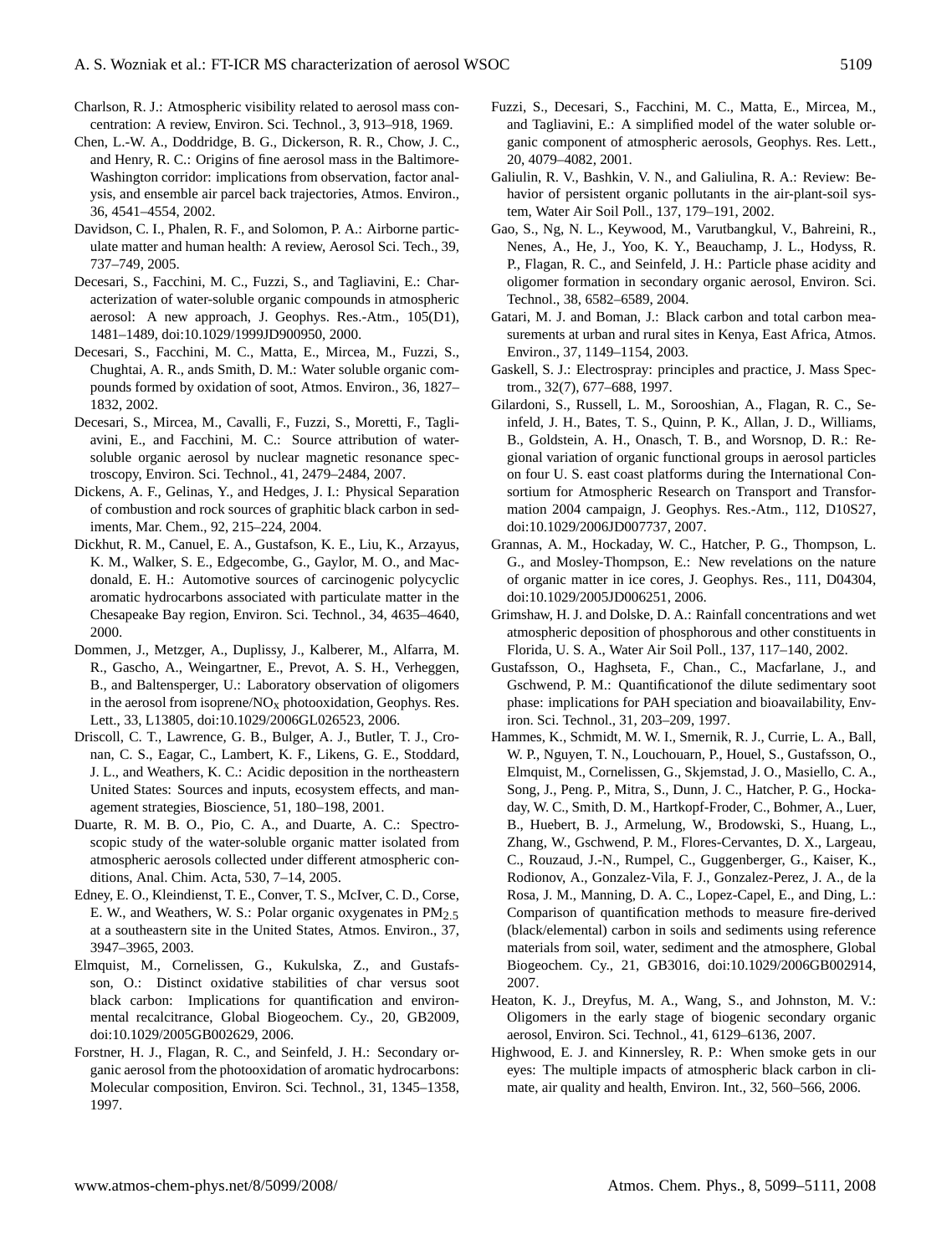- Hockaday, W. C., Grannas, A. M., Kim, S., and Hatcher, P. G.: Direct molecular evidence for the degradation and mobility of black carbon in soils from the ultrahigh-resolution mass spectral analysis of dissolved organic matter from a fire-impacted forest soil, Org. Geochem., 37, 501–510, 2006.
- Jacobson, M. C., Hansson, H.-C., Noone, K. J., and Charlson, R. J.: Organic atmospheric aerosols: Review and state of the science, Rev. Geophys., 38(2), 267–294, 2000.
- Jang, M. and Kamens, R. M.: Characterization of secondary aerosol from the photooxidation of toluene in the presence of  $NO<sub>x</sub>$  and 1-propene, Environ. Sci. Technol., 35, 3626–3639, 2001.
- Jaoui, M., Klendienst, T. E., Lewandowski, M., Offenberg, J. H., and Edney, E. O.: Identification and quantification of aerosol polar oxygenated compounds bearing carboxylic or hydroxyl groups. 2. Organic tracer compounds from monoterpenes, Environ. Sci. Technol., 39, 5661–5673, 2005.
- Jurado, E., Jaward, F. M., Lohmann, R., Jones, K. C., Simo, R., and Dachs, J.: Atmospheric dry deposition of persistent organic pollutants to the Atlantic and inferences for the global oceans, Environ. Sci. Pollut. R., 38, 5505–5513, 2004.
- Kalberer, M., Paulsen, D., Sax, M., Steinbacher, M., Dommen, J., Prevot, A. S. H., Fisseha, R., Weingartner, E., Frankevich, V., Zenobi, R., and Baltensperger, U.: Identification of polymers as major components of atmospheric organic aerosols, Science, 303, 1659–1662, 2004.
- Kamegawa, K., Nishikubo, K., Kodama, M., Adachi, Y., and Yoshida, H.: Oxidative degradation of carbon blacks with nitric acid II. Formation of water-soluble polynuclear aromatic compounds, Carbon, 40, 1447–1455, 2002.
- Kanakidou, M., Seinfeld, J. H., Pandis, S. N., Barnes, I., Dentener, F. J., Facchini, M. C., Van Dingenen, R., Erven, B., Nenes, A., Nielsen, C. J., Swietlicki, E., Putaud, J. P., Balkanski, Y., Fuzzi, S., Horth, J., Moortgat, G. K., Winterhalter, R., Myhre, C. E. L., Tsigaridis, K., Vignati, E., Stephanou, E. G., and Wilson, J.: Organic aerosol and global climate modeling: a review, Atmos. Chem. Phys., 5, 1053–1123, 2005,

[http://www.atmos-chem-phys.net/5/1053/2005/.](http://www.atmos-chem-phys.net/5/1053/2005/)

- Kim, S., Simpson, A.J., Kujawinski, E.B., Freitas, M.A., and Hatcher, P.G.: High resolution electrospray ionization mass spectrometry and 2D solution NMR for the analysis of DOM extracted by C18 solid phase disk, Org. Geochem., 34(9), 1325– 1335, 2003a.
- Kim, S., Kramer, R. W., and Hatcher, P. G.: Graphical method for analysis of ultrahigh-resolution broadband mass spectra of natural organic matter, the van Krevelen diagram, Anal. Chem., 75(20), 5336–5344, 2003b.
- Kim, S., Kaplan, L. A., Benner, R., and Hatcher, P. G.: Hydrogendeficient molecules in natural riverine water samples—evidence for the existence of black carbon in DOM, Mar. Chem., 92, 225– 234, 2004.
- Kleefeld, S., Hoffer, A., Krivacsy, Z., and Jennings, S. G.: Importance of organic and black carbon in atmospheric aerosols at Mace Head, on the West Coast of Ireland (53◦19' N, 9◦54' W), Atmos. Environ., 36, 4479–4490, 2002.
- Koch, B. P., Witt, M., Engbrodt, R., Dittmar, T., and Kattner, G.: Molecular formulae of marine and terrigenous dissolved organic matter detected by electrospray ionization Fourier transform ion cyclotron resonance mass spectrometry, Geochim. Cosmochim. Act., 69, 3299–3308, 2005.
- Koch, D.: Transport and direct radiative forcing of carbonaceous and sulfate aerosols in the GISS GCM, J. Geophys. Res.-Atm., 106, D17, 20 311–20 322, 2001.
- Kramer, R. W., Kujawinski, E. B., and Hatcher, P. G.: Identification of black carbon derived structures in a volcanic ash soil humic acid by Fourier transform ion cyclotron resonance mass spectrometry, Environ. Sci. Technol., 38, 3387–3395, 2004.
- Krivacsy, Z., Hoffer, A., Sarvari, Z., Temesi, D., Baltensperger, U., Nyeki, S., Weingartner, E., Kleefeld, S., and Jennings, S. G.: Role of organic and black carbon in the chemical composition of atmospheric aerosol at European background sites, Atmos. Environ., 35, 6231–6244, 2001.
- Kujawinski, E. B.: Electrospray ionization Fourier transform ion cyclotron resonance mass spectrometry (ESI FT-ICR MS): Characterization of complex environmental mixtures, Environ. Forensics, 3, 207–216, 2002.
- Kujawinski, E. B. and Behn, M. D.: Automated analysis of electrospray ionization Fourier transform ion cyclotron resonance mass spectra of natural organic matter, Anal. Chem., 78, 4363–4373, 2006.
- Kujawinski, E. B., Freitas, M. A., Zang, X., Hatcher, P. G., Green-Church, K. B., and Jones, R. B.: The application of electrospray ionization mass spectrometry (ESI MS) to the structural characterization of natural organic matter, Org. Geochem., 33, 171– 180, 2002a.
- Kujawinski E. B., Hatcher P. G., and Freitas M. A.: High-resolution Fourier transform ion cyclotron resonance mass spectrometry of humic and fulvic acids: improvements and comparisons, Anal. Chem., 74, 413–419, 2002b.
- Kujawinski, E. B., del Vecchio, R., Blough, N. V., Klein, G. C., and Marshall, A. G.: Probing molecular-level transformations of dissolved organic matter: insights on photochemical degradation and protozoan modification of DOM from electrospray ionization Fourier transform ion cyclotron resonance mass spectrometry, Mar. Chem., 92, 23–37, 2004.
- Likens, G. E. and Bormann, F. H.: Acid rain: A serious regional environmental problem, Science, 184, 1176–1179, 1974.
- Liu, W., Wang, Y., Russell, A., and Edgerton, E. S.: Atmospheric aerosol over two urban-rural pairs in the southeastern United States: Chemical composition and possible sources, Atmos. Environ., 39, 4453–4470, 2005.
- Lohmann, U. and Feichter, J.: Global indirect aerosol effects: a review, Atmos. Chem. Phys., 5, 715–737, 2005, [http://www.atmos-chem-phys.net/5/715/2005/.](http://www.atmos-chem-phys.net/5/715/2005/)
- Louchouarn, P., Opsahl, S., and Benner, R.: Isolation and quantification of dissolved lignin from natural waters using solid-phase extraction and GC/MS, Anal. Chem., 72, 2780–2787, 2000.
- Mannino, A. and Harvey, H. R.: Black carbon in estuarine and coastal ocean dissolved organic matter, Limnol. Oceanogr., 49, 735–740, 2004.
- Marshall, A. G., Hendrickson, C. L., and Jackson, G. S.: Fourier transform ion cyclotron resonance mass spectrometry: a primer, Mass Spectrom. Rev., 17, 1–35, 1998.
- Masiello, C. A.: New directions in black carbon organic geochemistry, Mar. Chem., 92, 201–213, 2004.